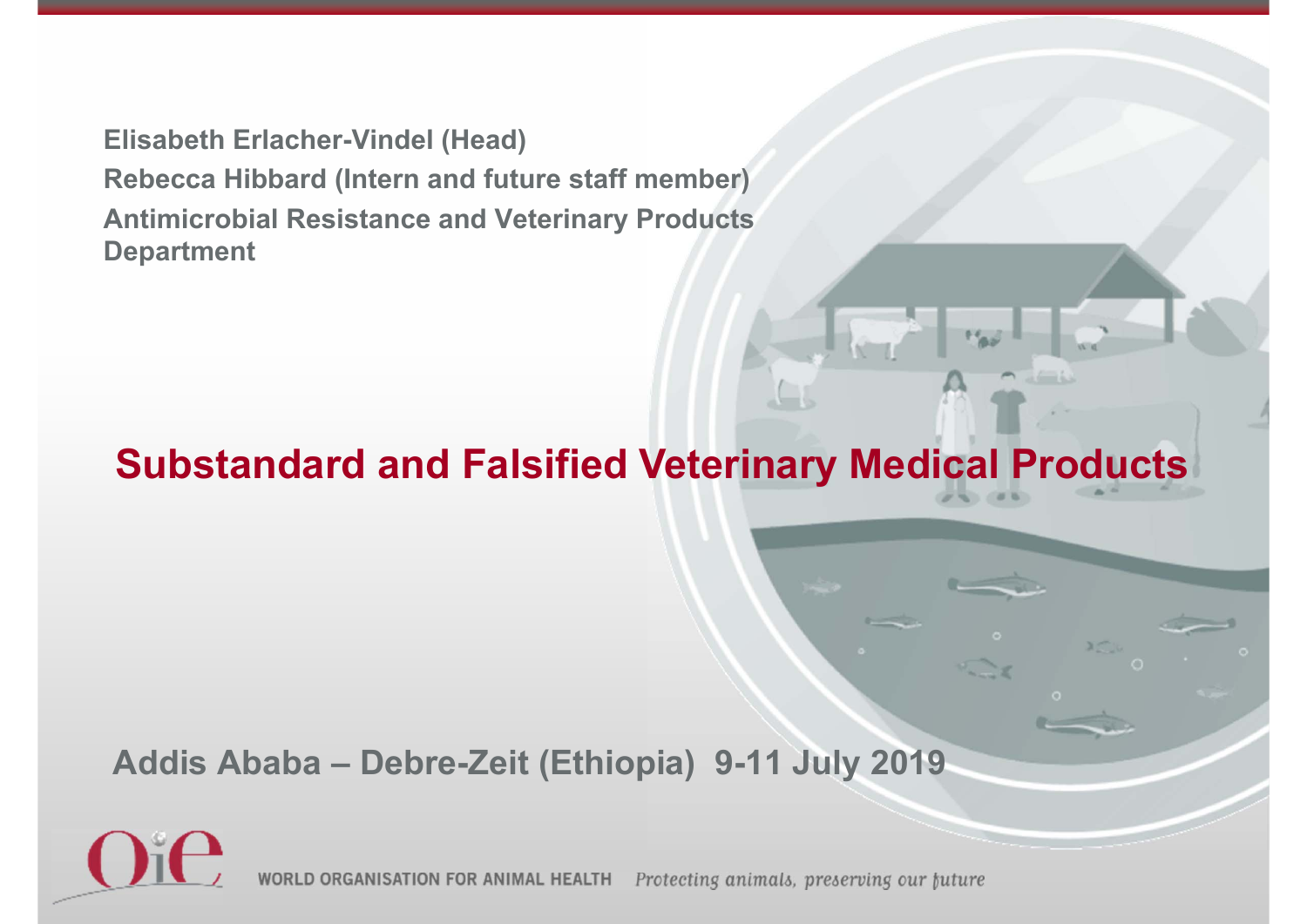## **Why should we care?**



Untreated illness (or





Loss of faith in medical institutions when medicines don't work



Contribution to the development of antimicrobial resistance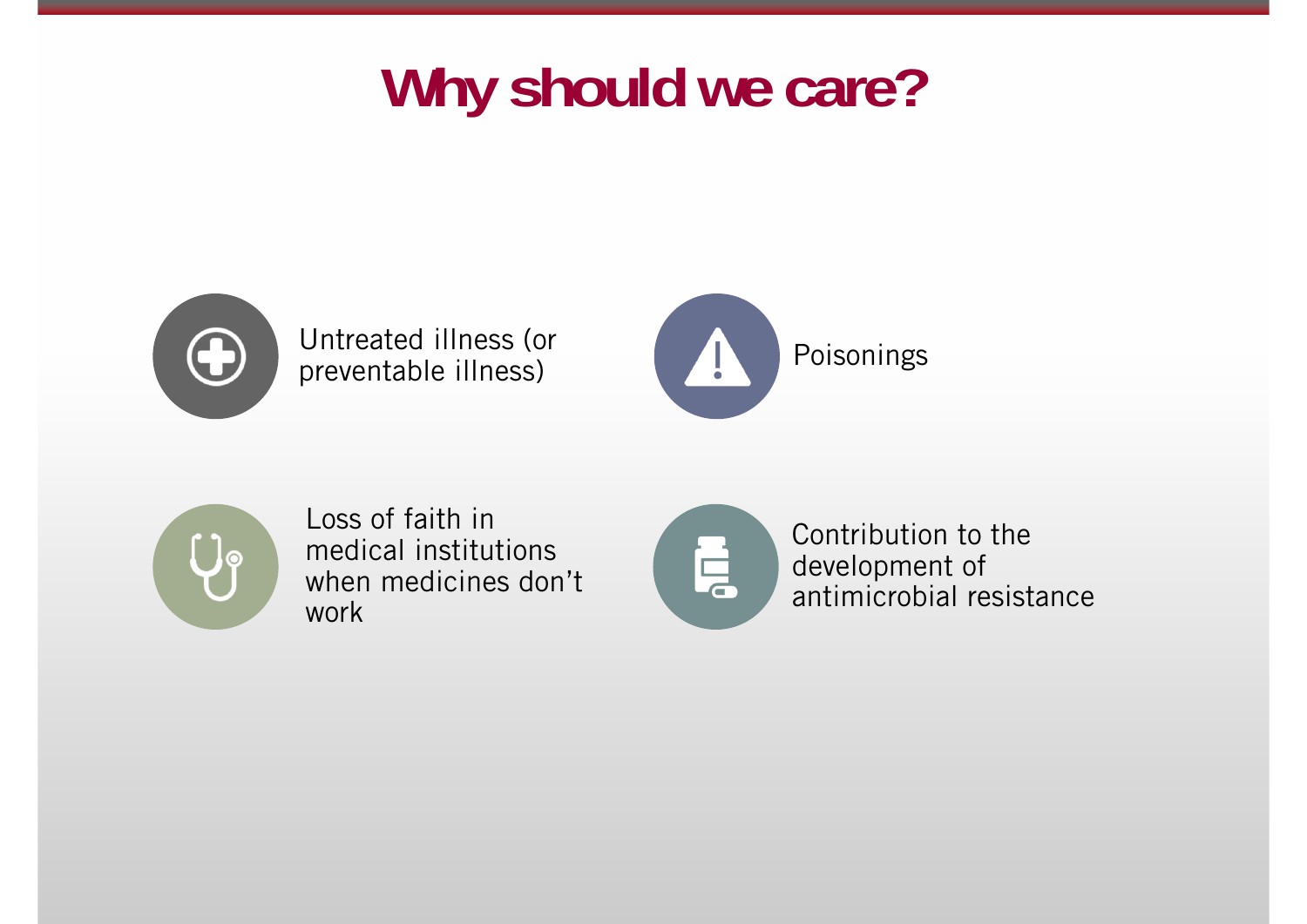### **Interest in the topic from an AMR perspective**





WHO Global Action Plan on Antimicrobial Resistance (2015)

Objective 4: Optimize the use of antimicrobial medicines in human and animal health.

"Related weaknesses that contribute to development of antimicrobial resistance include ... the prevalence of substandard medicines for both human and veterinary use."

OIE 2nd Global Conference on AMR and Prudent Use of Antimicrobial Agents (2018)

Recommendation 6: "Explore the possibility of building an information system of falsified and substandard drugs in the animal sectors illegally circulating within and between countries and building on the experience of the monitoring systems set up by WHO for drugs designated for human use taking a "One Health" approach."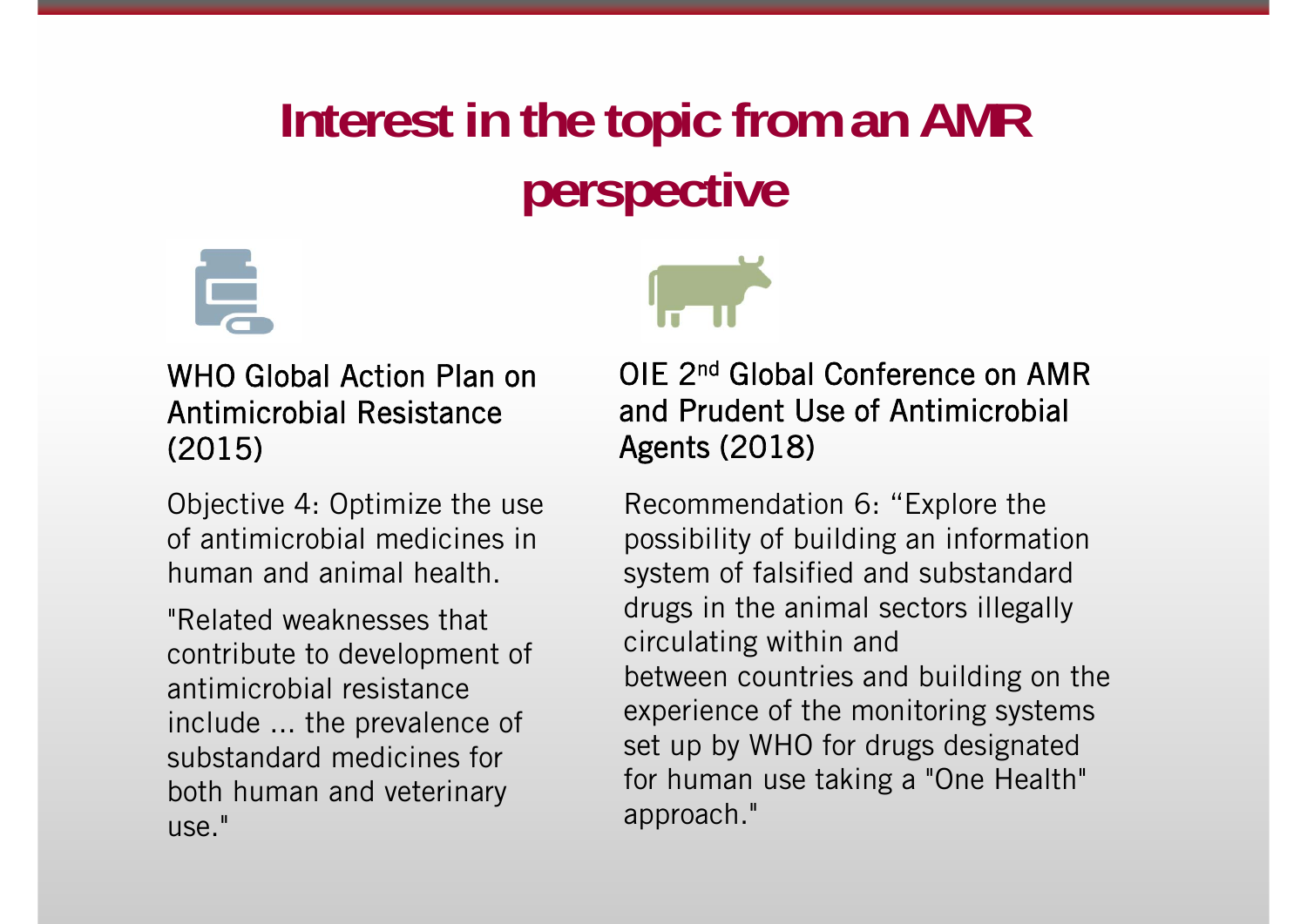# **Objectives of the internship**

Provide an overview of the current situation concerning substandard and falsified veterinary medical products, and their surveillance



1

Undertake an evaluation of the WHO's Global Surveillance and Monitoring System for Substandard and Falsified Medical Products.



Develop a model for an OIE global surveillance system for substandard and falsified veterinary medical products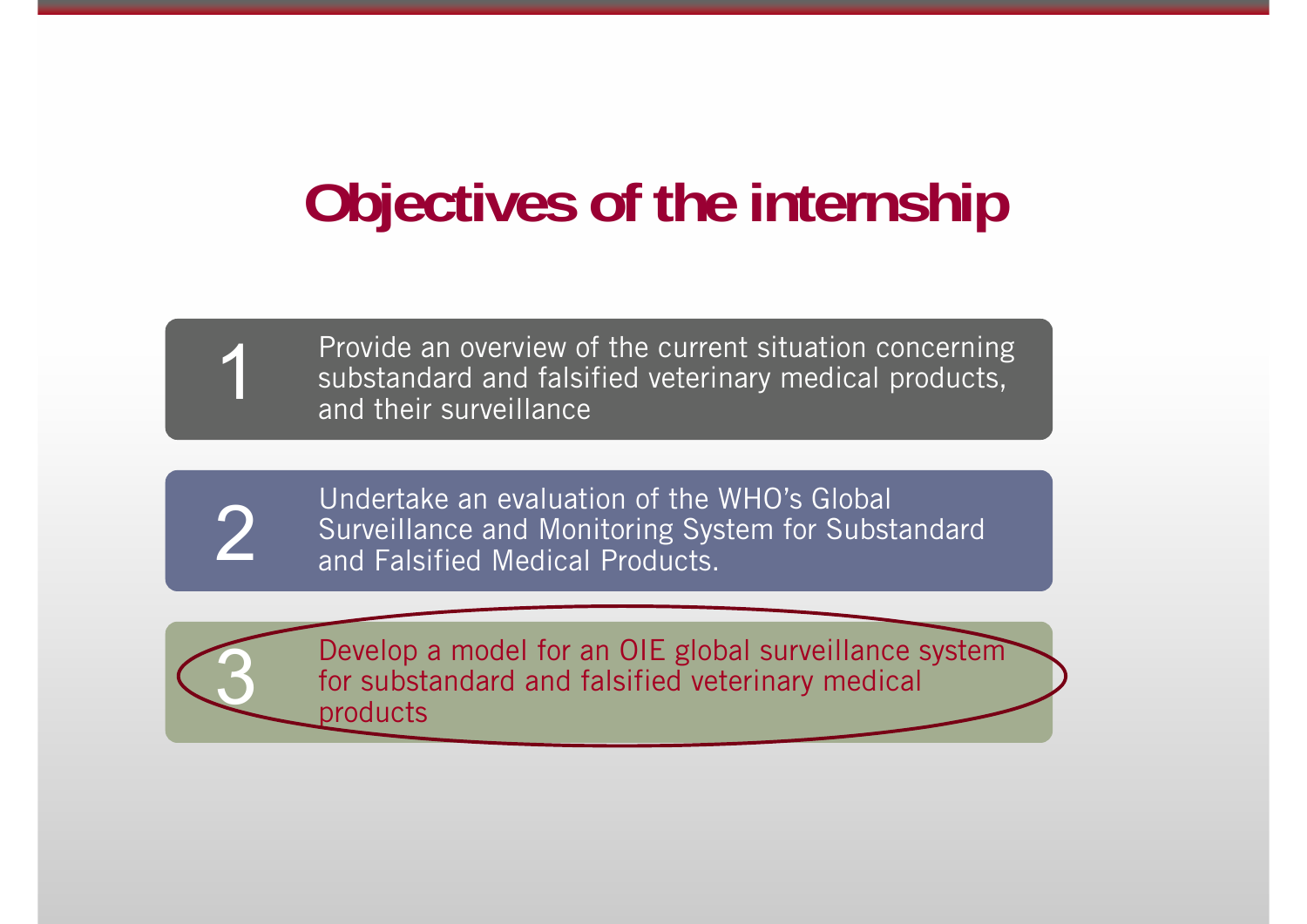## **How big is the problem?**

#### **Medical products for veterinary use**



Prevalence studies – only 10 studies across 20 years, all in Africa

Antibiotics: 11%-93% (4 studies)

Anthelmintics: 22%-58% (4 studies)

Trypanocides 28%-100% (8 studies)

Regulated and non-regulated



**HealthforAnimals** conducted a qualitative analysis

- Compounded veterinary medicines in North America
- •• Parallel trade in Europe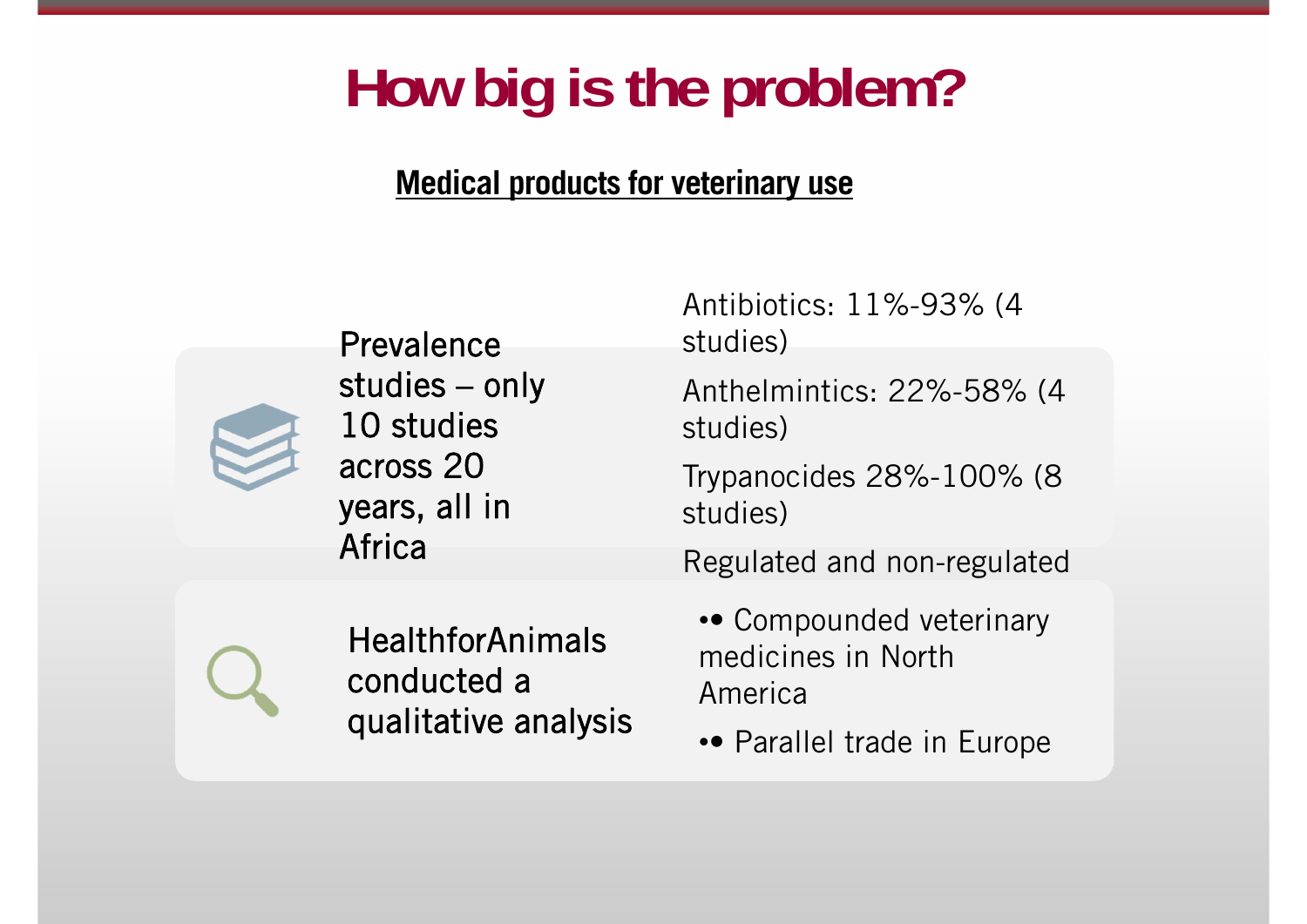## **Why prevalence is difficult to estimate**



Representativeness Sample size Changes over

time means that data is rapidly invalid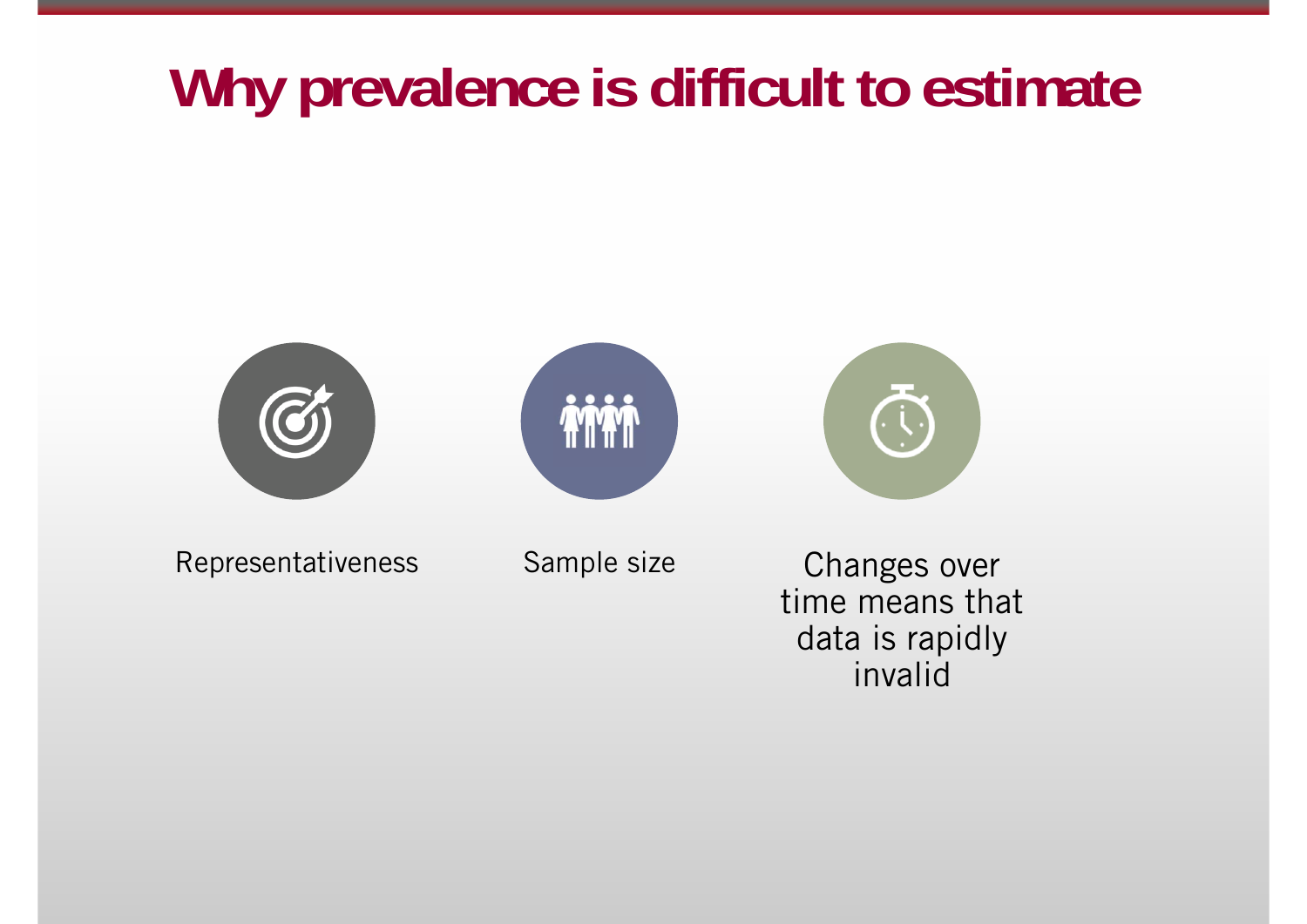**Potential for an OIE global surveillance system for substandard and falsified veterinary medical products**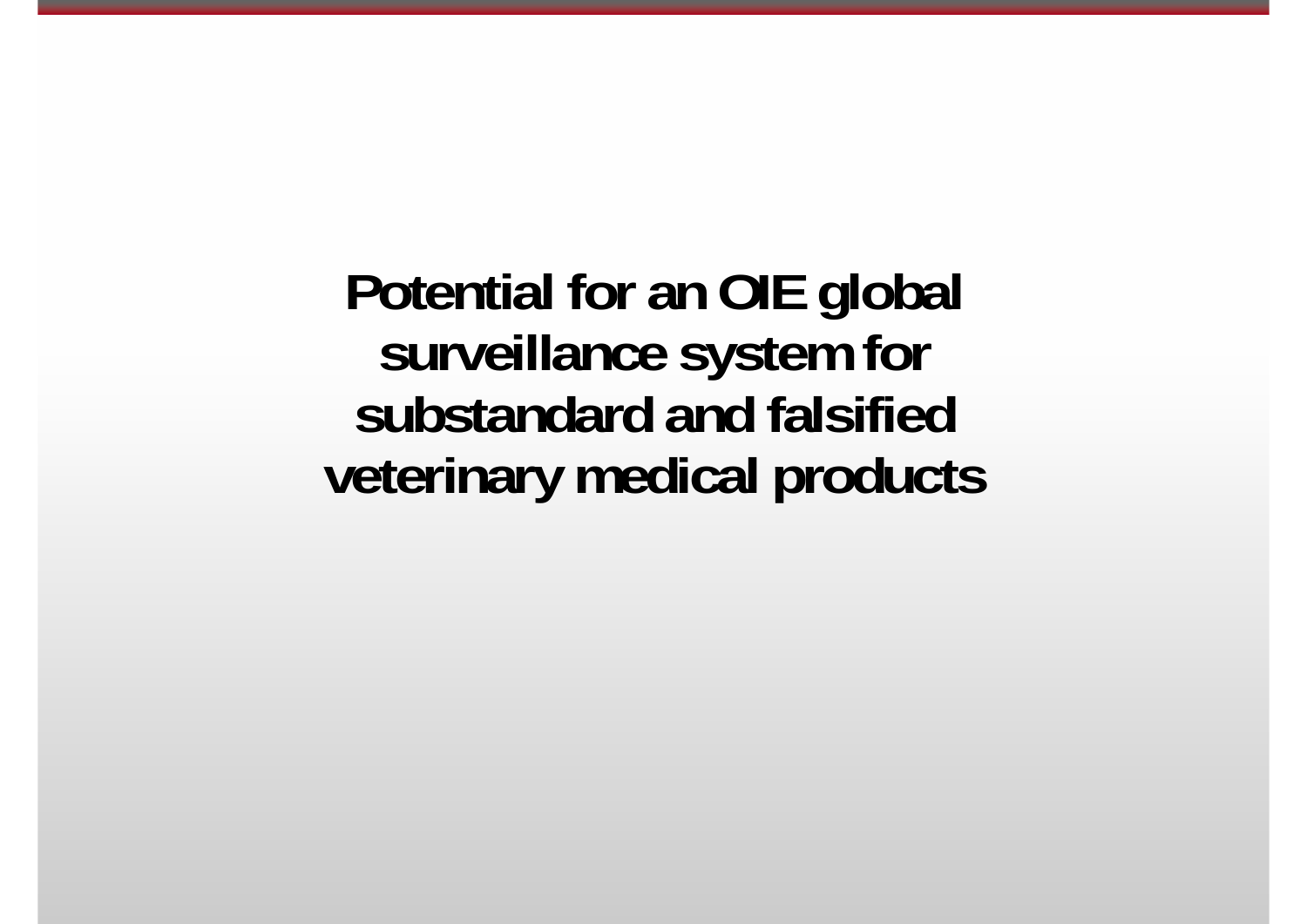# **Preliminary steps**

Collect information from Member Countries:

- Expectations for a surveillance system
- Systems already in place for surveillance and control of SF VMPs
- Barriers to implementation of surveillance



Information sourced from:

- Focal Point training seminars
- PVS
- Questionnaire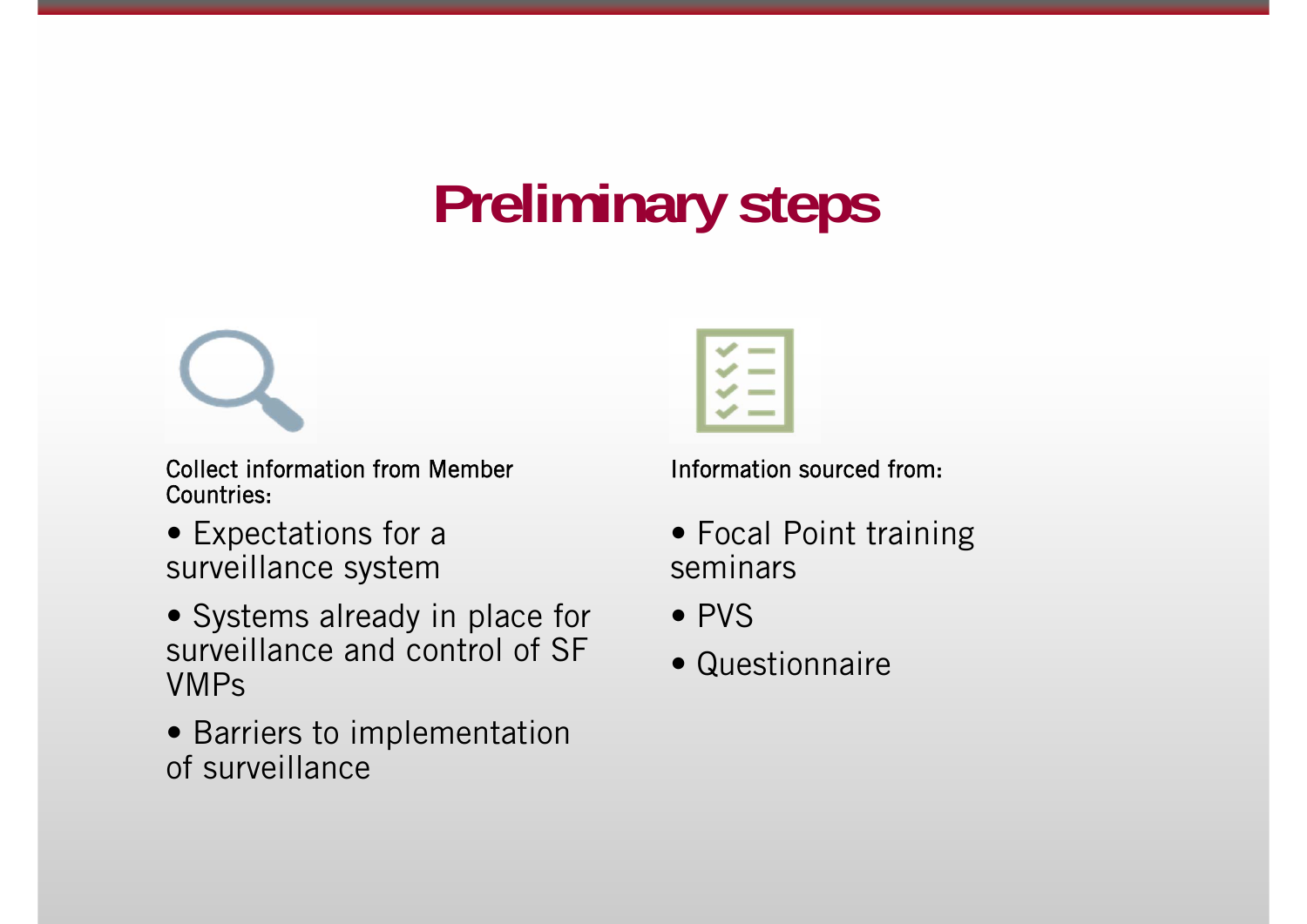## **Framework of surveillance**

Use the same basic framework as the WHO

- $\mathcal{L}_{\mathcal{A}}$ **Subjects of surveillance:** Substandard and falsified veterinary medical products
- $\mathcal{L}_{\mathcal{A}}$  **Epidemiological unit:** Incident (the discovery of substandard of falsified veterinary medical products at one time and place)
- $\mathcal{L}_{\mathcal{A}}$ **Population under surveillance:** Aim to be exhaustive in all OIE Member Countries
- $\blacksquare$  Surveillance would not actually be conducted by the OIE – **data** would be **collected from surveillance at a national level**
- $\blacksquare$  OIE could provide **guidelines for development of a surveillance protocol**, and provide assistance to Member Countries in meeting these guidelines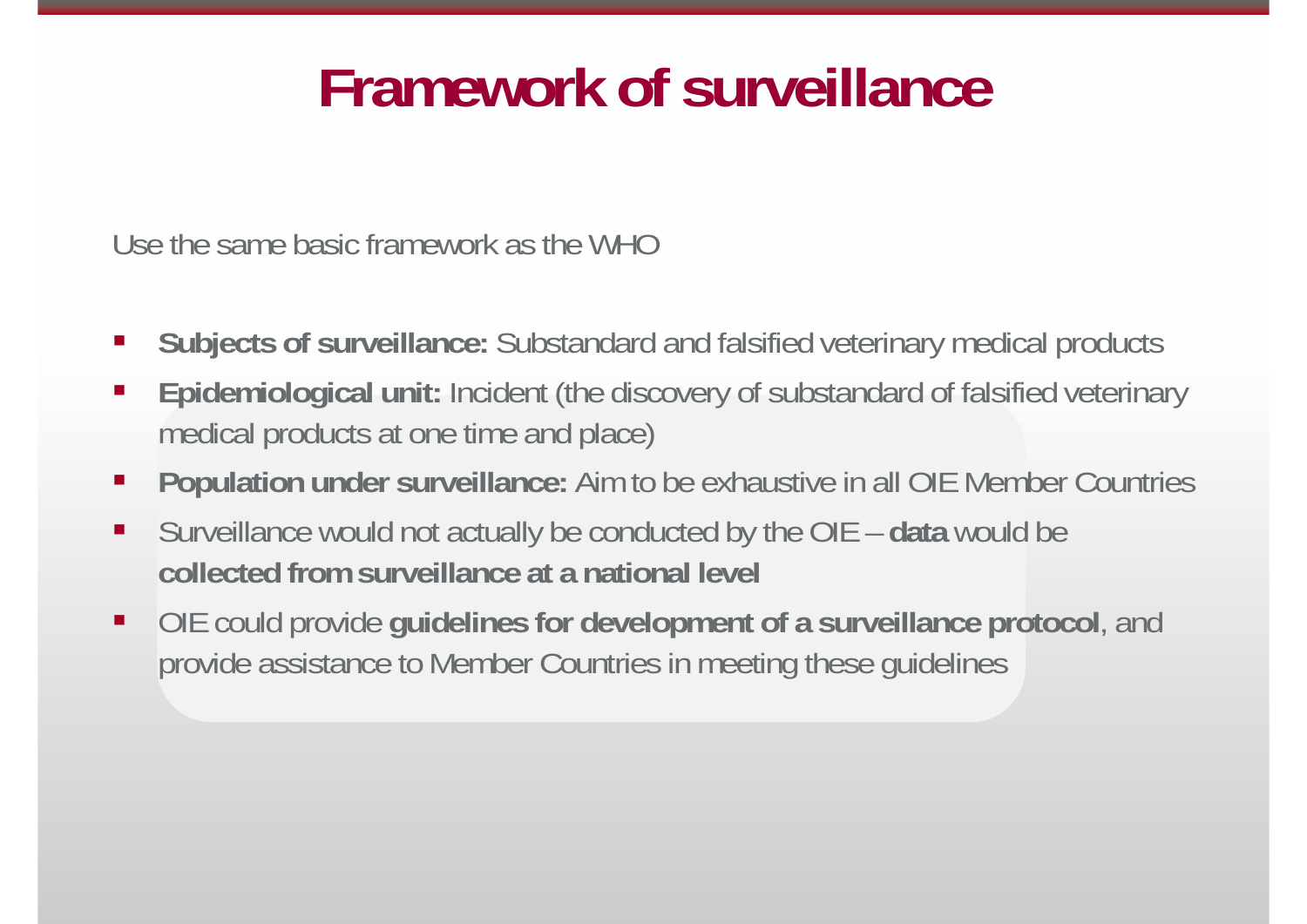### **Case definition**

#### Adapted from WHO case definitions

| Type of case            | Criteria to meet to the case definition                         |
|-------------------------|-----------------------------------------------------------------|
| <b>Confirmed SF VMP</b> | Verification by the following parties:                          |
|                         | The stated manufacturer, or the manufacturing authorisation     |
|                         | holder, that the product does not correspond to the stated      |
|                         | manufacturer's records.                                         |
|                         | Confirmation that the product does not meet specifications by a |
|                         | laboratory certified by the OIE for quality testing of VMPs.    |
| <b>Probable SF VMP</b>  | The product has failed field screening examination, and/or      |
|                         | The product has failed local laboratory testing, and/or         |
|                         | Photographic evidence suggests the product is SF.               |
| <b>Suspect SF VMP</b>   | A product notified to the system, for which:                    |
|                         | The OIE does not have information which allows the case to      |
|                         | satisfy the criteria of confirmed or probable, and/or           |
|                         | Available information is deemed unreliable.                     |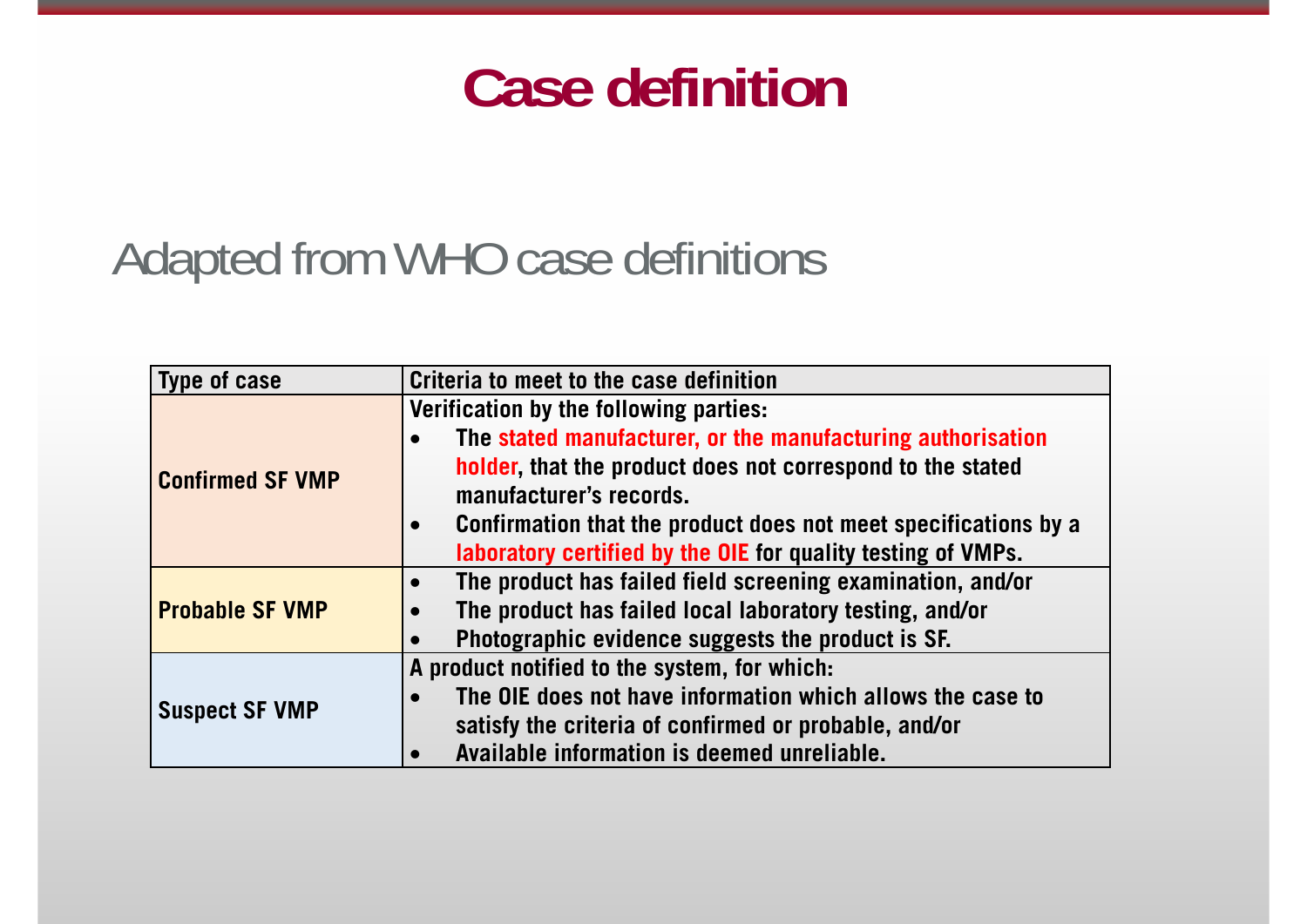### **Institutional organisation**

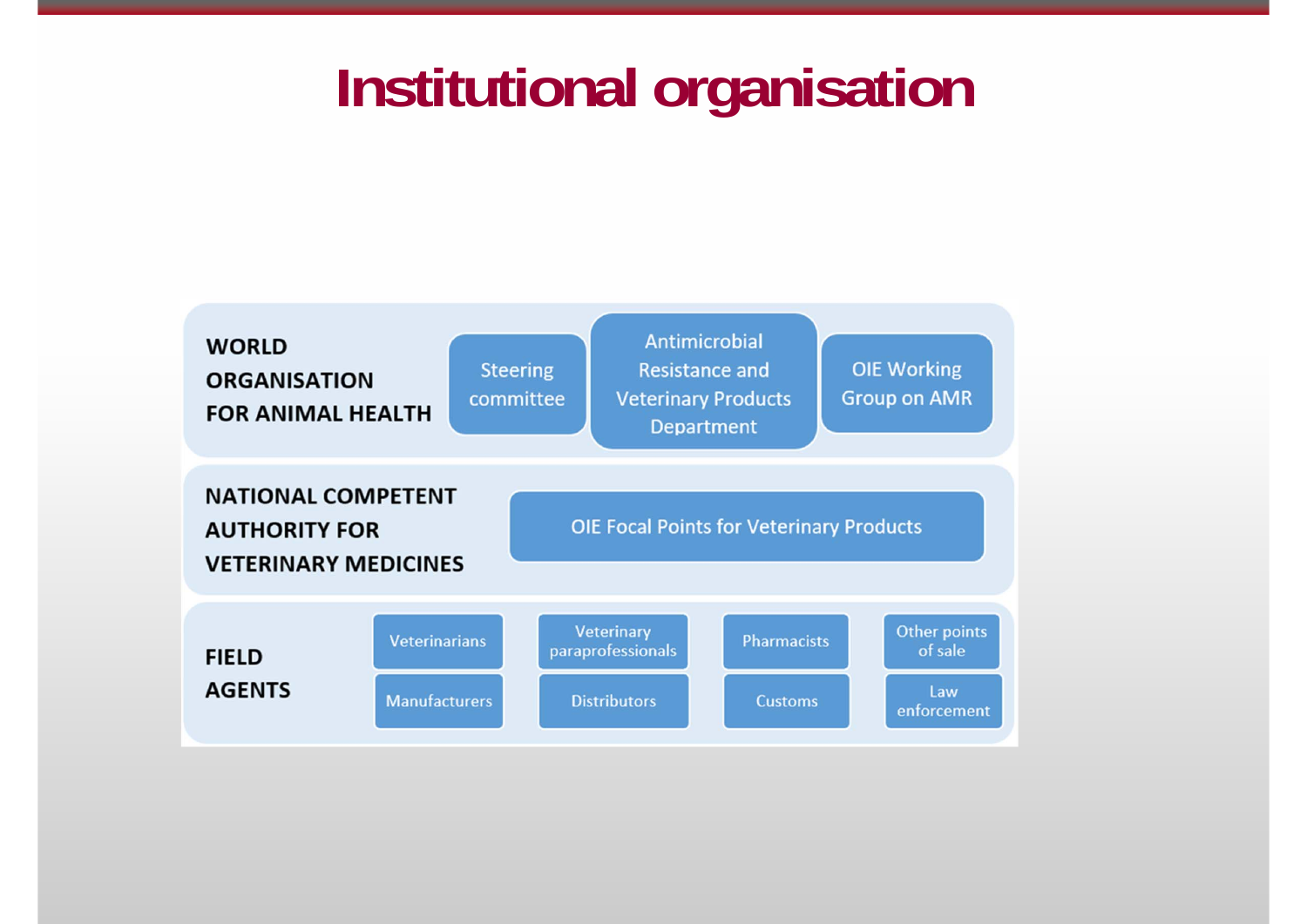#### **Method of surveillance**

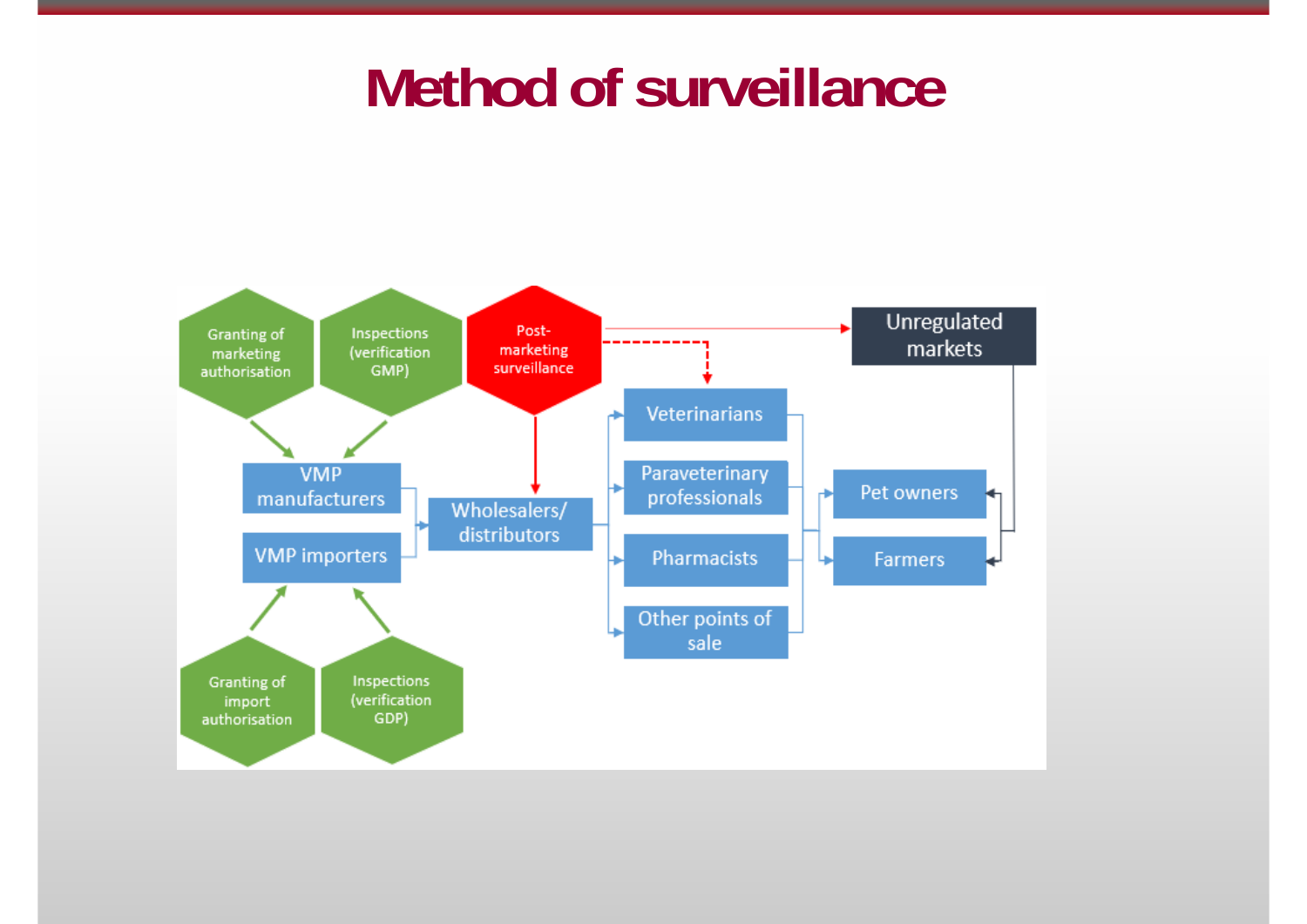#### **Laboratories**

- Build regional capacity through developing regional centres ?
- Twinning projects?
- Designation of specific laboratories?
- $\blacksquare$ Link to Collaborating Centers?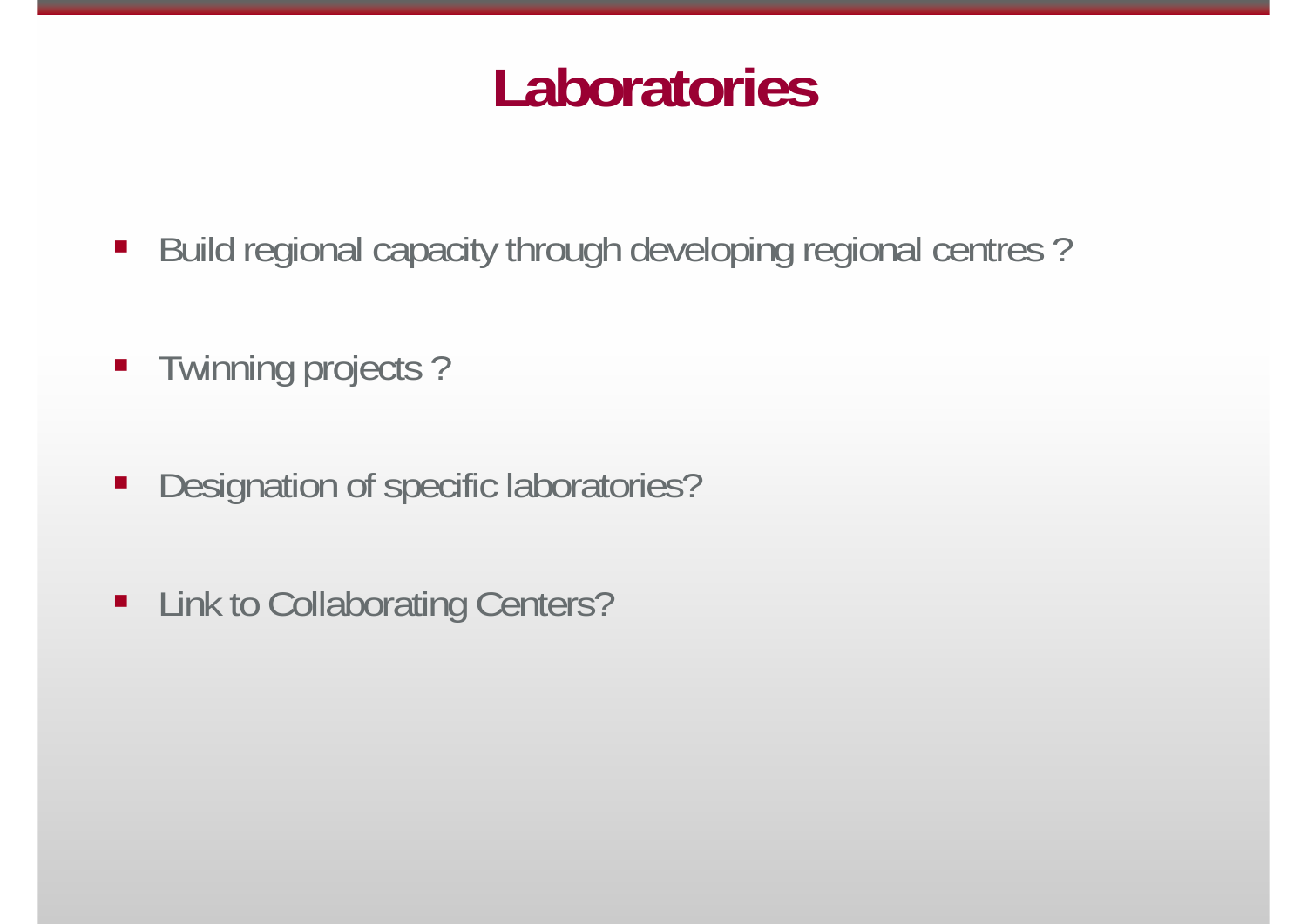## **Data management**

#### Data collection

- Notifications made by Focal Points via online form
- Data collected from (sub)regional authorities
- Notifications from other actors on informal basis

#### Data processing

- Data processed as it comes in, response within 48 hours of receipt
- Manual data verification and validation important for standardisatio n

#### Data analysis

- Identify patterns in distribution of reported incidents
- Consider alongside AMU data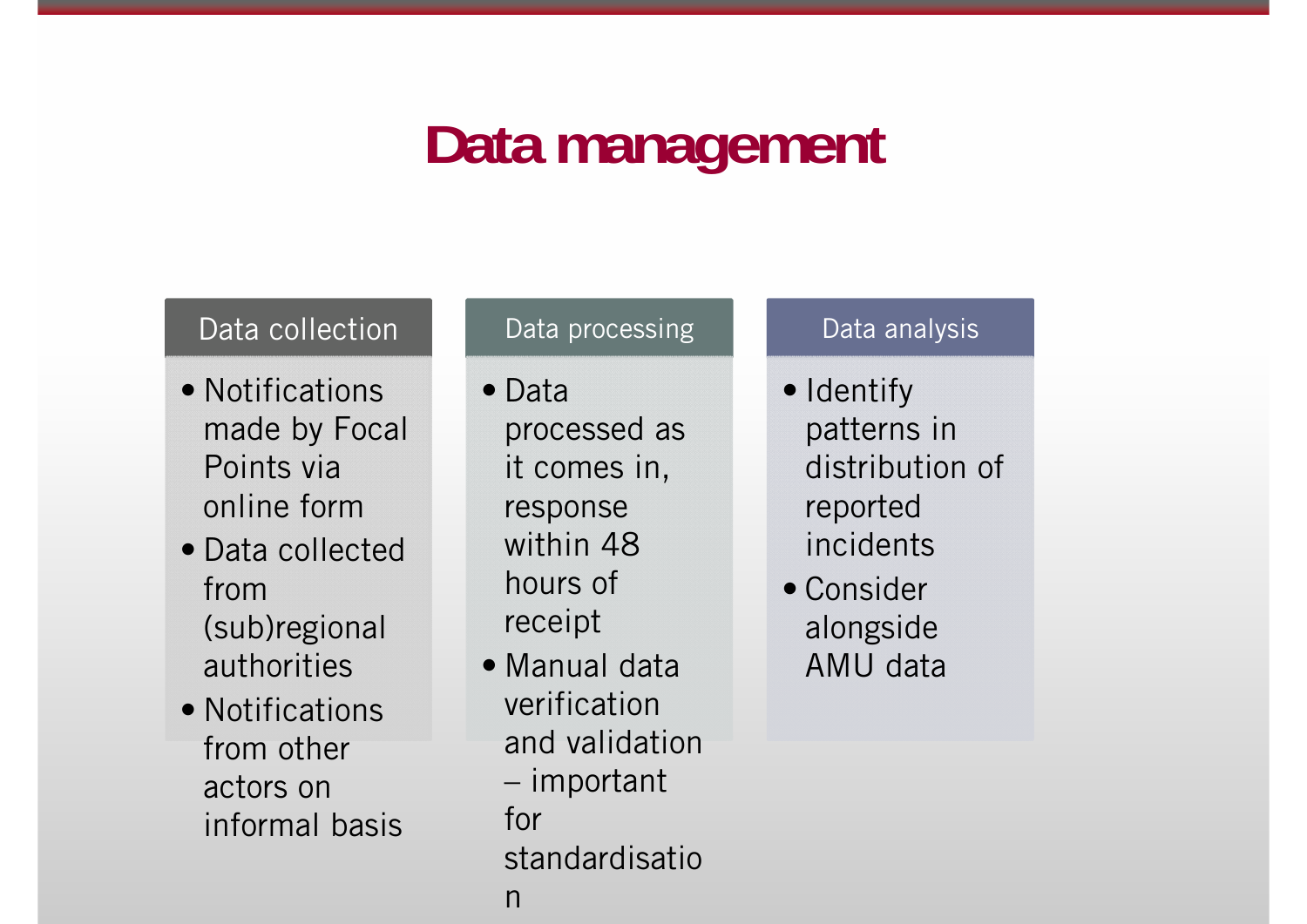### **Communication**



• Annual report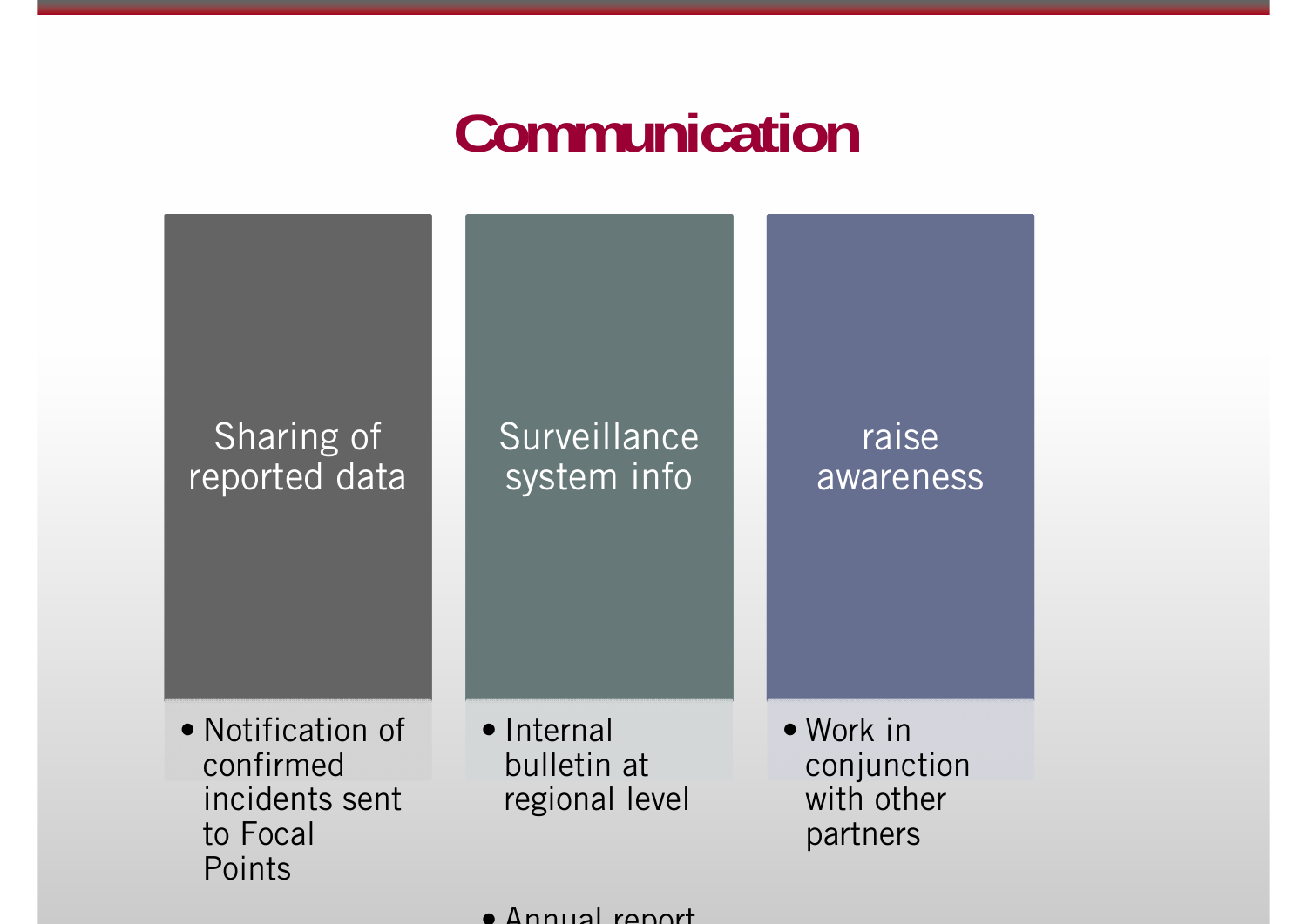# **Training**



Integrate with Focal Point Training seminars



Cascade training ("Train the Trainers")